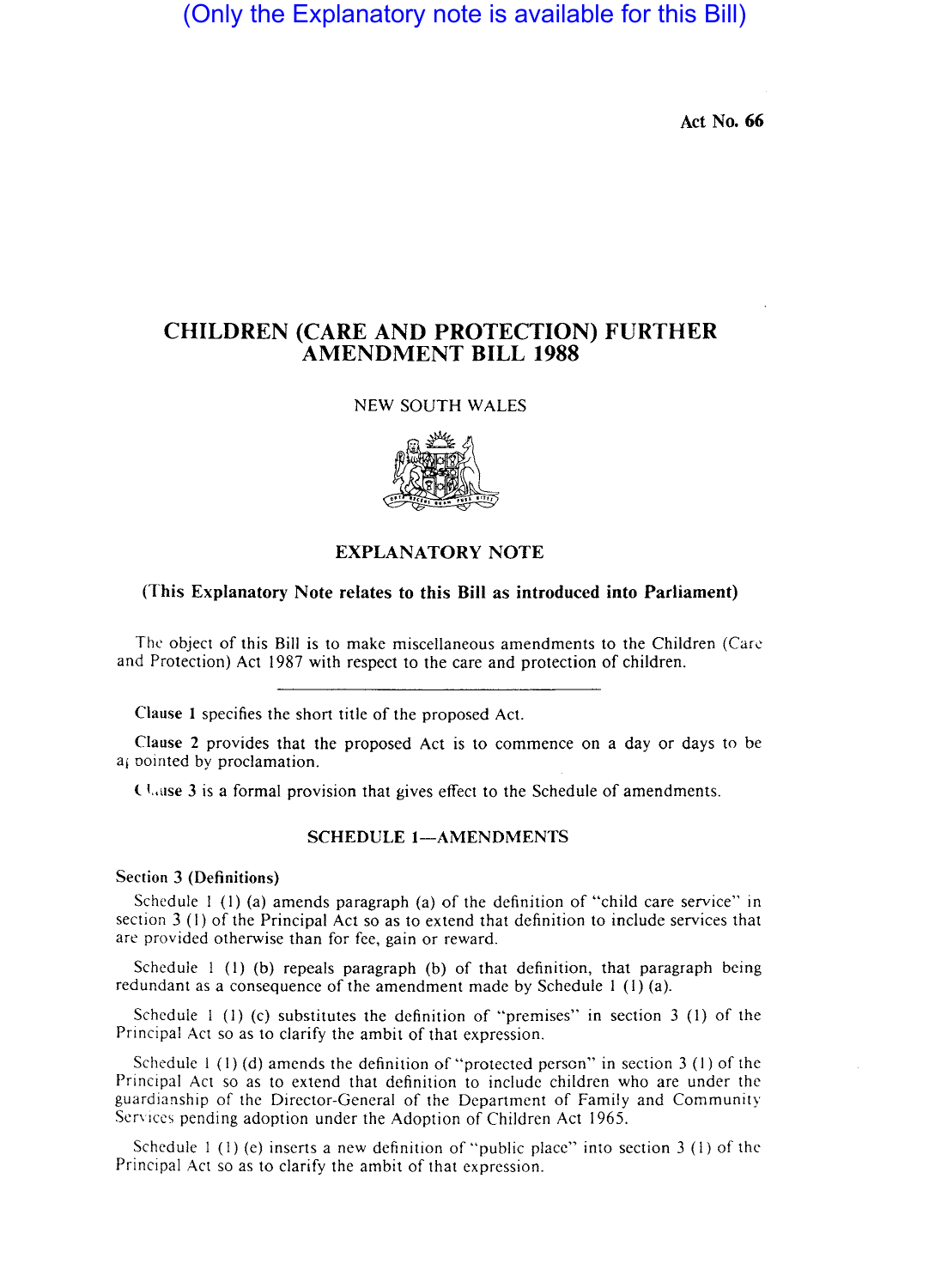Schedule  $1(1)$  (f) inserts a new definition of "vehicle" into section 3 (1) of the Principal Act so as to clarify the ambit of that expression.

Schedule I (I) (g) amends section 3 of the Principal Act as a consequence of the amendment to be made by Schedule I (I) (b).

Schedule  $1$  (1) (h) further amends section 3 of the Principal Act so as to provide that a person who is in a vehicle in any place shall, for the purposes of the Principal Act, be taken to be in that place.

## Section 12A (Provision of care by the Director-General)

Schedule  $1(2)$  inserts a new section  $12A$  into the Principal Act. The proposed section will allow the Director-General to place a child who is in the care of the Director-General into the care of some other person who is willing to have the care of the child. A similar power already exists under section 62 of the Principal Act.

#### Section 20B (Special medical treatment)

Schedule I (3) amends section 20B of the Principal Act (to be inserted by the Children (Care and Protection) (Disability Services and Guardianship) Amendment Act 1987 No. 259) so as to restrict the power of the Supreme Court to consent to the carrying out of special medical treatment (that is. treatment that is likely to result in a person's becoming sterile) on children who are under the age of 16 years.

#### Section 21 (Special medical examinations)

Schedule 1 (4) (a) amends section 21 of the Principal Act so as to enable the Children's Court to order a special medical examination of a child if it is satisfied that it is more probable than not that the child has been sexually assaulted by a parent whose consent to the examination would otherwise be required to be sought.

Schedule I (4) (b) further amends section 21 of the Principal Act so as to ensure that the rights conferred by that section on a parent of a child arc not conferred on a parent against whom criminal proceedings have been commenced but not concluded, or a parent who has been found guilty of an offence. in relation to an alleged sexual assault on the child.

Schedule I (4) (c) further amends section 21 of the Principal Act so as to ensure that the provisions of that section apply to medical examinations carried out under section 23 of the Principal Act.

#### Section 50 (Children not to be employed in certain cases unless licensed)

Schedule I (5) amends section 50 of the Principal Act so as to provide that children under the age of 15 years are not exempt from the licensing requirements of that section merely because they are exempt from attending school.

#### Section 53 (Licences to employ children for certain purposes)

Schedule I (6) (a) amends section 53 of the Principal Act as a consequence of the amendment to be made by Schedule I (5).

Schedule I (6) (b) further amends section 53 of the Principal Act so as to enable the regulations under the Principal Act to allow licences to be issued authorising a child to be employed between 10 p.m. and 6 a.m.

### Section 58 (Service of care applications etc.)

Schedule I (7) (a) amends section 58 of the Principal Act so as to ensure that the date set down for the hearing of a care application is no later than 8 days after the day on which the application was made.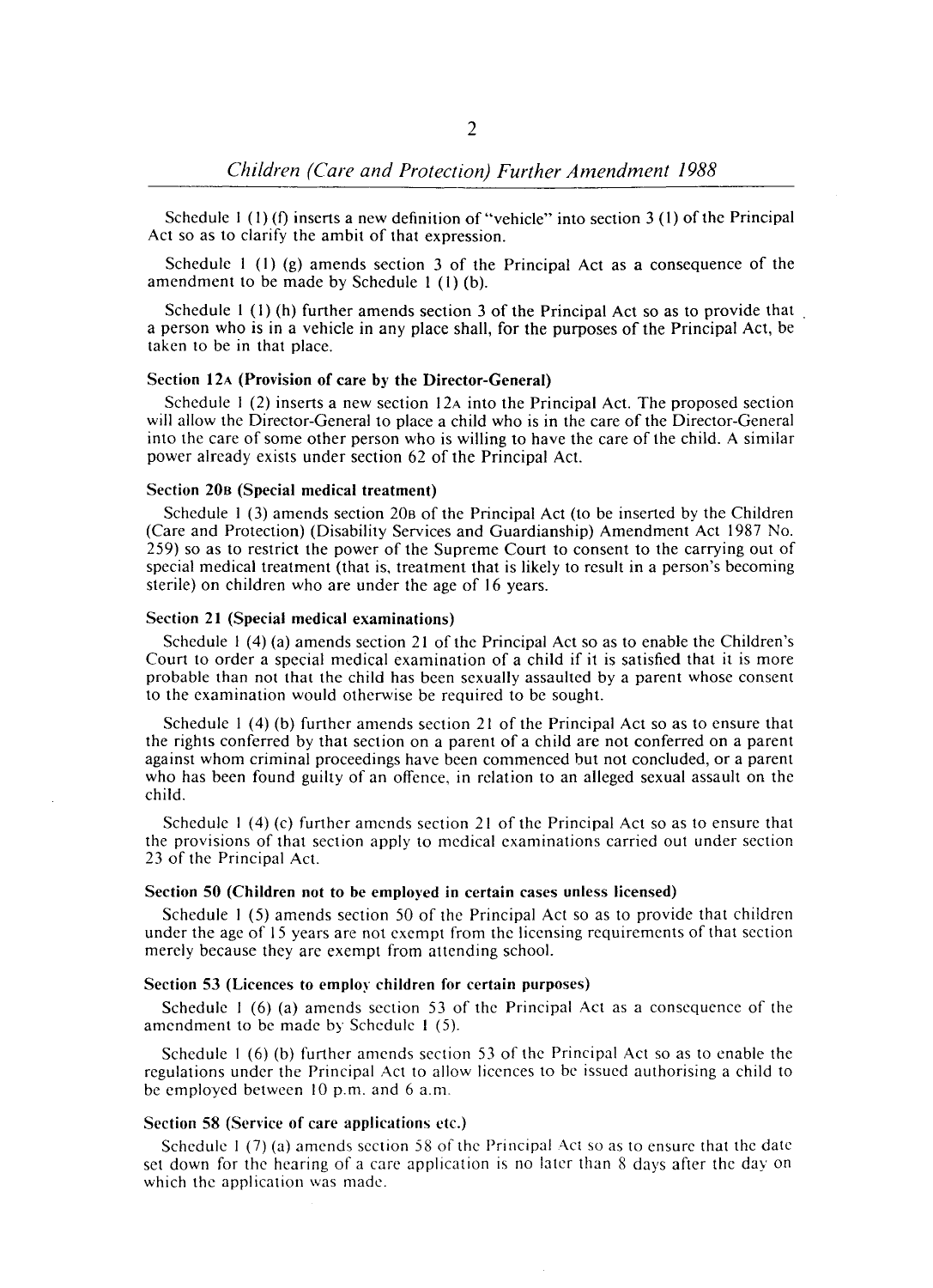Schedule I (7) (b) further amends section 58 of the Principal Act as a consequence of the amendment to be made by Schedule I (7) (a).

#### Section 59 (Removal of children pursuant to order of the Children's Court)

Schedule 1 (8) (a) amends section 59 of the Principal Act so as to ensure that an order made by the Children's Court under that section must specify the premises to which it. relates.

Schedule 1 (8) (b) amends section 59 of the Principal Act so as to provide that the power to enter premises under that section includes the power to observe and converse with persons who are present in those premises.

#### Section 60 (Removal of children without warrant)

Schedule 1 (9) amends section 60 of the Principal Act so as to provide that the power to enter premises under that section includes the power to observe and converse with persons who are present in those premises.

## Section 61 (Power of search and removal of children in need of care)

Schedule 1 (10) amends section 61 of the Principal Act so as to provide that the power to enter premises under that section includes the power to observe and converse with persons who arc present in those premises.

## Section 62 (Care of children pending care proceedings)

Schedule I (11) amends section 62 of the Principal Act as a consequence of the amendment to be made by Schedule I (2).

#### Section 62A (Authorised officer may assume care of child in hospital etc.)

Schedule  $1(12)$  inserts a new section 62A into the Principal Act. The proposed section will allow the care of a child who is in immediate danger of abuse to be assumed in the name of, and on behalf of, the Director-General without the child having to be removed from any premises under section 59, 60 or 61 of the Principal Act.

#### Section 63 (Director-General etc. to give information to certain persons)

Schedule 1 (13) amends section 63 of the Principal Act so that, where the care of a child has been assumed under proposed section 62A, the child, and a person responsible for the child. will be required to be notified of the reasons for that action having been taken.

#### Section 68 (Publication of names etc.)

Schedule  $1$  (14) (a) amends section 68 of the Principal Act so as to increase, from 14 to 16. the age above which a consent to the publication of information concerning proceedings on a care application may be given.

Schedule 1 (14) (b) further amends section 68 of the Principal Act so as to provide that such a consent must be given by the Children's Court rather than, as is presently the case, by the Minister.

### Section 71 $\Lambda$  (Care proceedings unaffected by pending criminal proceedings)

Schedule  $1(15)$  inserts a new section 71 $\lambda$  into the Principal Act. The proposed section will ensure that the hearing of proceedings on a care application is unaffected by the existence of concurrent criminal proceedings arising out of the same or similar facts as those concerned in the proceedings on the care application.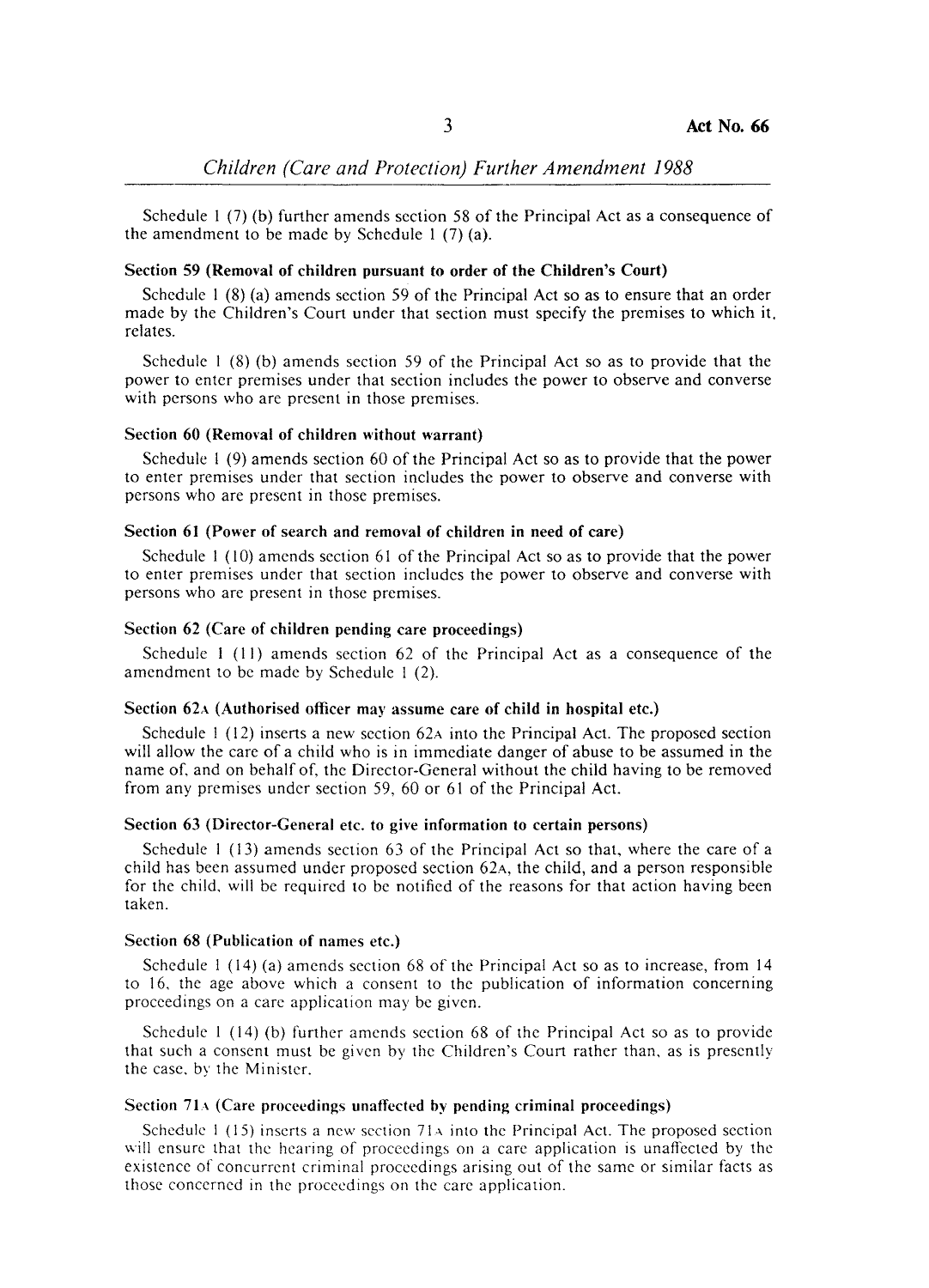## Section 73 (Restrictions on making orders under sec. 72)

Schedule I (16) (a) and (b) amend section 73 of the Principal Act so as to vary the matters that the Children's Court must take into consideration in deciding what kind of order to make under section 72 of the Principal Act in relation to a child who belongs to a particular cultural group. The new requirement is to be that the Court shall not make an order placing the child in another person's care without having considered the possibility of placing the child in the care of a person who belongs to the same cultural group.

### Section 74 (Assessment reports)

Schedule I (17) (a) amends section 74 of the Principal Act so as to enable the Children's Court to deny all persons appearing in proceedings on a care application (other than a barrister or solicitor representing any such person) access to assessment reports prepared for the purposes of the proceedings.

Schedule I (17) (b) further amends section 74 of the Principal Act so as to enable the Children's Court to make such orders as it considers appropriate to prevent a child from becoming aware of information contained in such a report.

#### Section 77 (Care of children during adjournments)

Schedule I (18) (a) amends section 77 of the Principal Act so as to apply the provisions of that section to proceedings for the rescission or variation of an order under section 72 of the Principal Act.

Schedule 1 (18) (b)-(e) and (h)-(i) further amend section 77 of the Principal Act so as to enable the Children's Court to place a child in the care of a person approved by the Court during the adjournment of proceedings.

Schedule 1 (18) (f) and (g) further amend section 77 of the Principal Act so as to enable the Children's Court to make orders permitting or prohibiting access to a child during the adjournment of proceedings with respect to the child.

#### Section 81 (Appeals)

Schedule I (19) amends section 81 of the Principal Act so as to remove any doubt as to the District Court's powers to confirm, vary or set aside an order of the Children's Court against which an appeal has been made to the District Court under that section.

## Section 124 (Regulations)

Schedule 1 (20) amends section 124 of the Principal Act so as to ensure that there is express power in the Principal Act to enable the Governor-in-Council to make regulations with respect to the fostering of children.

## Section 125 (Savings and transitional provisions)

Schedule I (21) inserts a new section 125 into the Principal Act. The proposed section gives effect to the proposed Schedule 3 of savings and transitional provisions.

### Schedule 3 (Savings and transitional provisions)

Schedule 1 (22) inserts a new Schedule 3 into the Principal Act. The proposed Schedule contains-

(a) a power to make regulations of a savings or transitional nature (Part I: clause I); and